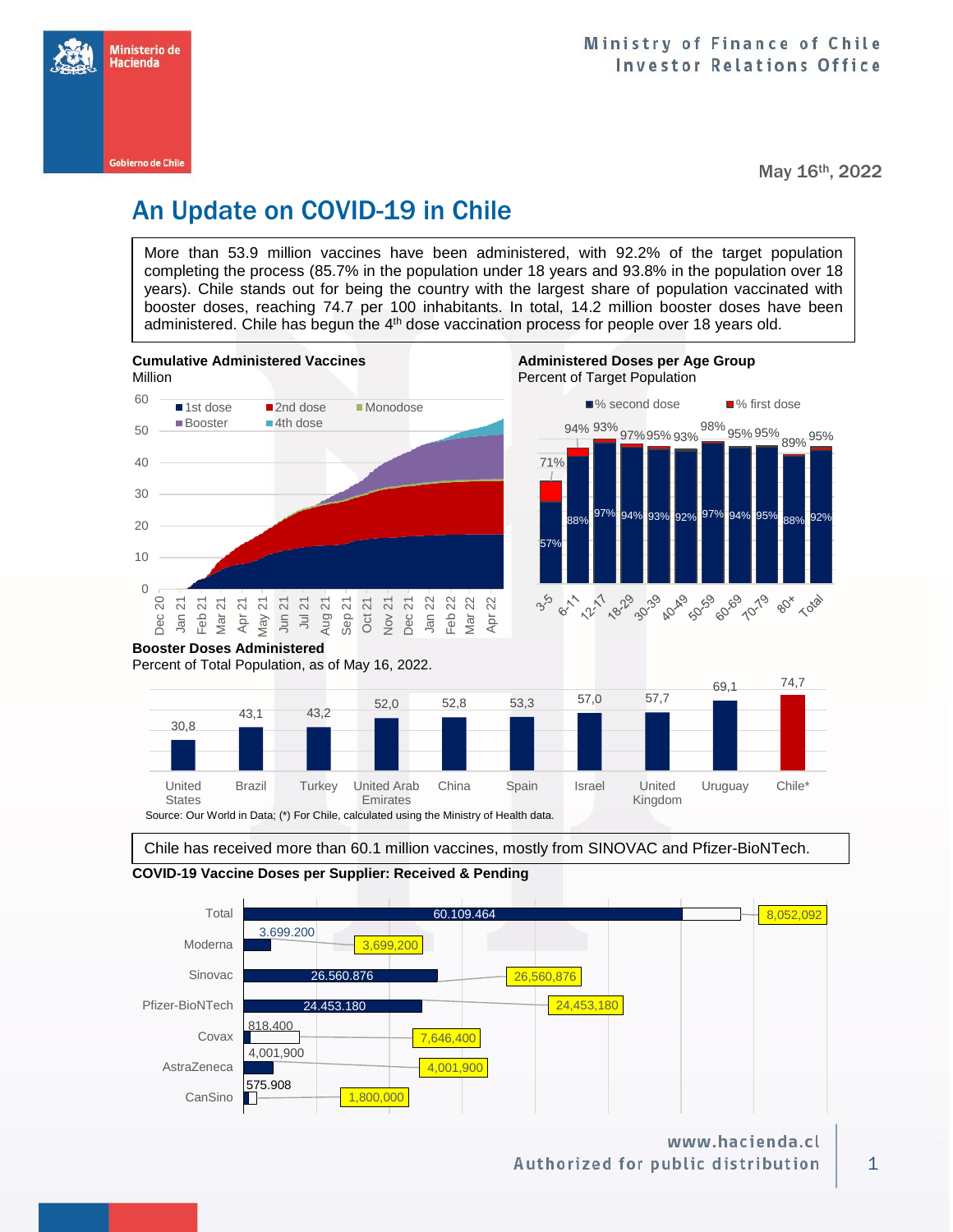

Ministerio de Hacienda

#### May 16th, 2022

During last week cases have slightly increased as well as PCR test positivity rates. ICU occupancy levels, deaths and hospital capacity remain at moderate levels.

### **COVID-19 Cases in Chile PCR Test Positivity Rate PCR Test Positivity Rate**

People (thousands), Data through May  $16<sup>th</sup>$ .



From April 14, 2022, the Chilean government updated the plan step by step, considering three types of health impact phases: low, medium and high. Thus, the sanitary restrictions in border controls have been relaxed.

![](_page_1_Figure_8.jpeg)